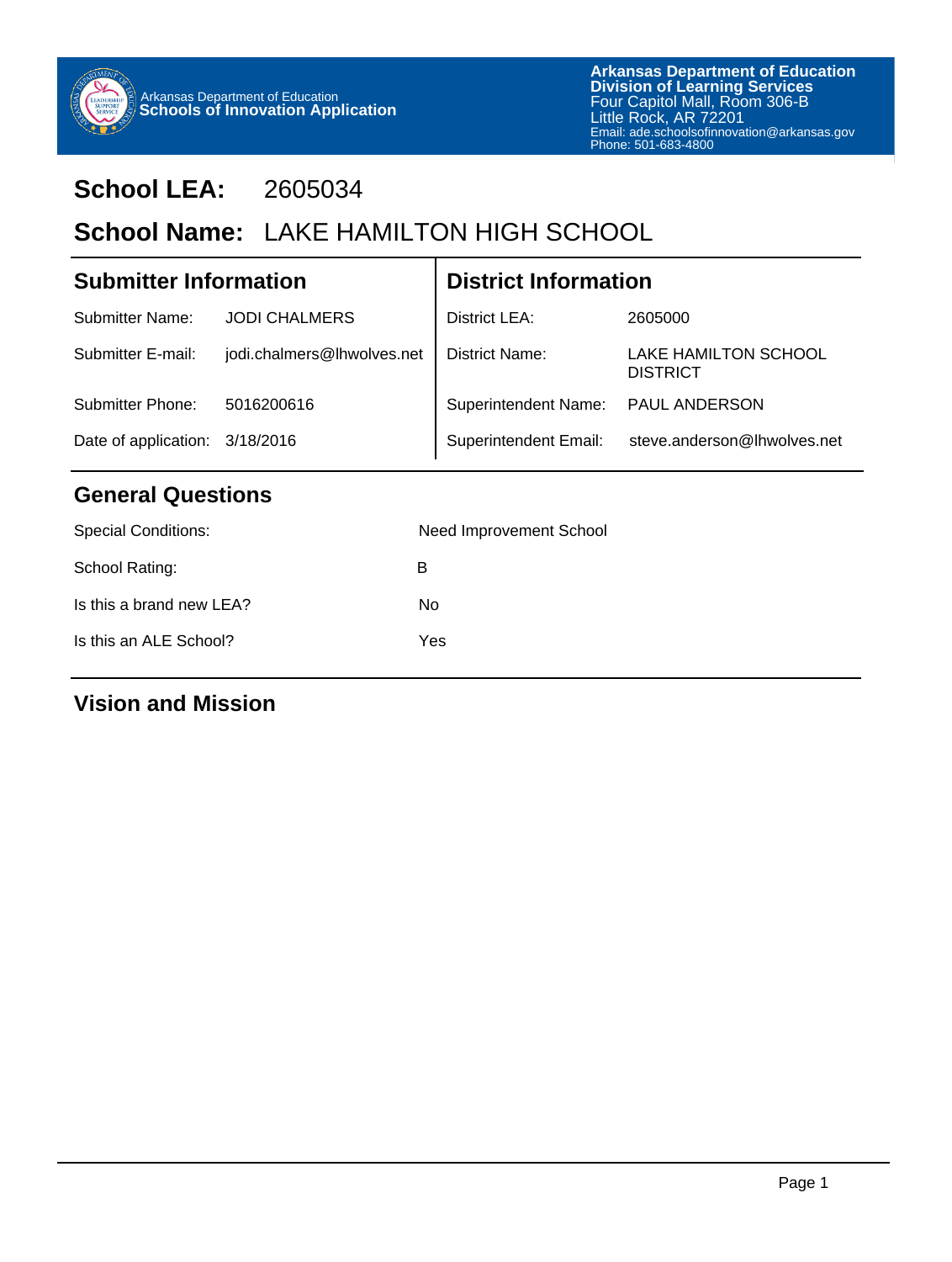

Arkansas Department of Education **Schools of Innovation Application**

**Arkansas Department of Education** Email: ade.schoolsofinnovation@arkansas.gov **Division of Learning Services** Four Capitol Mall, Room 306-B Little Rock, AR 72201 Phone: 501-683-4800

The Lake Hamilton School District created the New Horizons Alternative program to ensure that all of the students of Lake Hamilton receive the opportunity to achieve academic and personal success on campus by providing additional supportive and educational services in a positive learning environment despite previous personal, educational, or behavioral challenges.

 We currently serve both Lake Hamilton Junior High School and Lake Hamilton Senior High students who have exhausted their academic or behavioral opportunities within a traditional classroom setting and would benefit from an alternate method of instruction in order to attain their academic goals. With the addition of daily access to therapeutic support, weekly enrichment activities, use of restorative discipline policies and events tailored to enhance student connection, both student attendance and academic progress have improved yearly.

Over the past 5 years, the school district has seen an increase in high school completion due to the number of students who have participated in this smaller, more individualized program. Unfortunately, there are still students who are not on track to graduate in a timely manner despite the availability of an alternative education program. Some of these are students who are over age and under-credited as a result of past lack of investment, minimal parental support, or outside responsibilities that interfere with academic participation. Other students have struggled with the demands of the academic structure for a specific period of time and then are left with credit gaps regardless of past and or current academic achievement in other areas. It these students were to remain in the traditional high school setting with the current time/calendar constraints, they would not be able to meet graduation requirements. Our goal is to create more flexible instructional programming that will allow these students to actively engage in the development of an individualized instructional/vocational path, meeting the graduation criteria while allowing them to address the obstacles that initially cut across their ability to access education.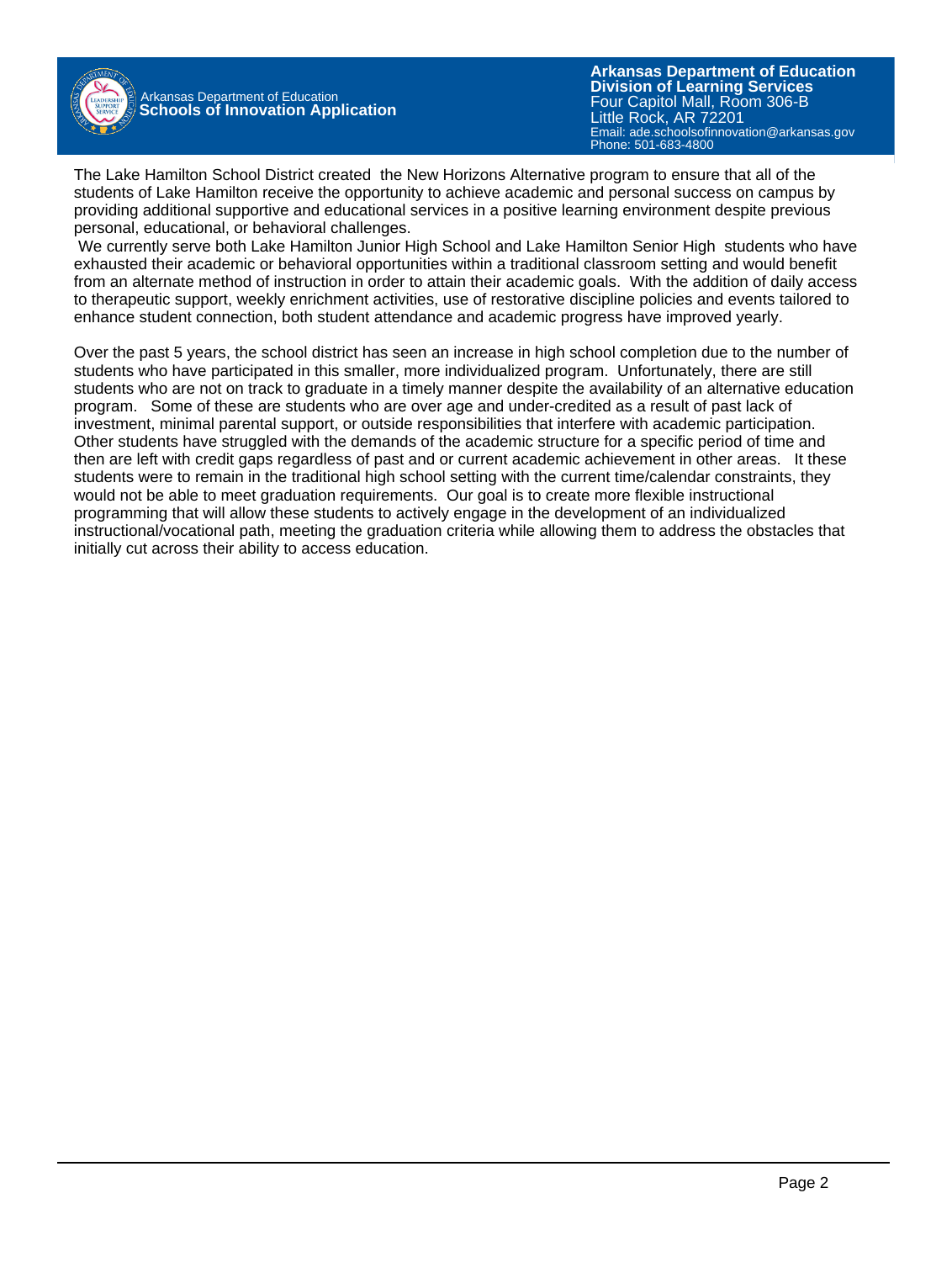

## **Goals and Performance Targets**

#### Rationale for Innovation

At Lake Hamilton High School, students continue to leave school without a diploma despite variety of intervention programs. When interviewed, many students have stated that they leave school for reasons other than instructional. The primary factor driving most students is the personal responsibilities that conflict with attending the traditional day program. It is our goal to increase graduation rate by expanding traditional instructional options to include self paced learning, small group instruction, academic coaching sessions and exposure to postsecondary opportunities.

School administration has targeted students who may become drop out risks due to academic failure /poor attendance and offered them .

the possibility of attending alternative education. Although this program addresses the needs of many students, the ALE is still bound by the limitations of the traditional day schedule. These boundaries may hamper some students ability to attain the credits that they need, delay graduation and ultimately result in dropping out of school without a diploma. We would like to reduce student dropout rate by implementing a multi-faceted credit recovery program that incorporates online instruction, blended learning and mastery based assessment

| Goal | <b>Goal Description</b>                                                                                                                                                                                                                                                                                 |  |
|------|---------------------------------------------------------------------------------------------------------------------------------------------------------------------------------------------------------------------------------------------------------------------------------------------------------|--|
|      | Reduce student dropout rate<br>90% by implementing a multi-<br>faceted credit recovery<br>program that incorporates<br>online instruction, blended<br>learning and mastery based<br>assessment using district and<br>state enrollment data as a<br>means of measurement.                                |  |
| 2    | Increase graduation rate to<br>90% by expanding traditional<br>instructional options to include<br>self paced learning, small<br>group instruction, academic<br>coaching sessions and<br>exposure to post secondary<br>opportunities, using district<br>and state graduation rate data<br>as barometer. |  |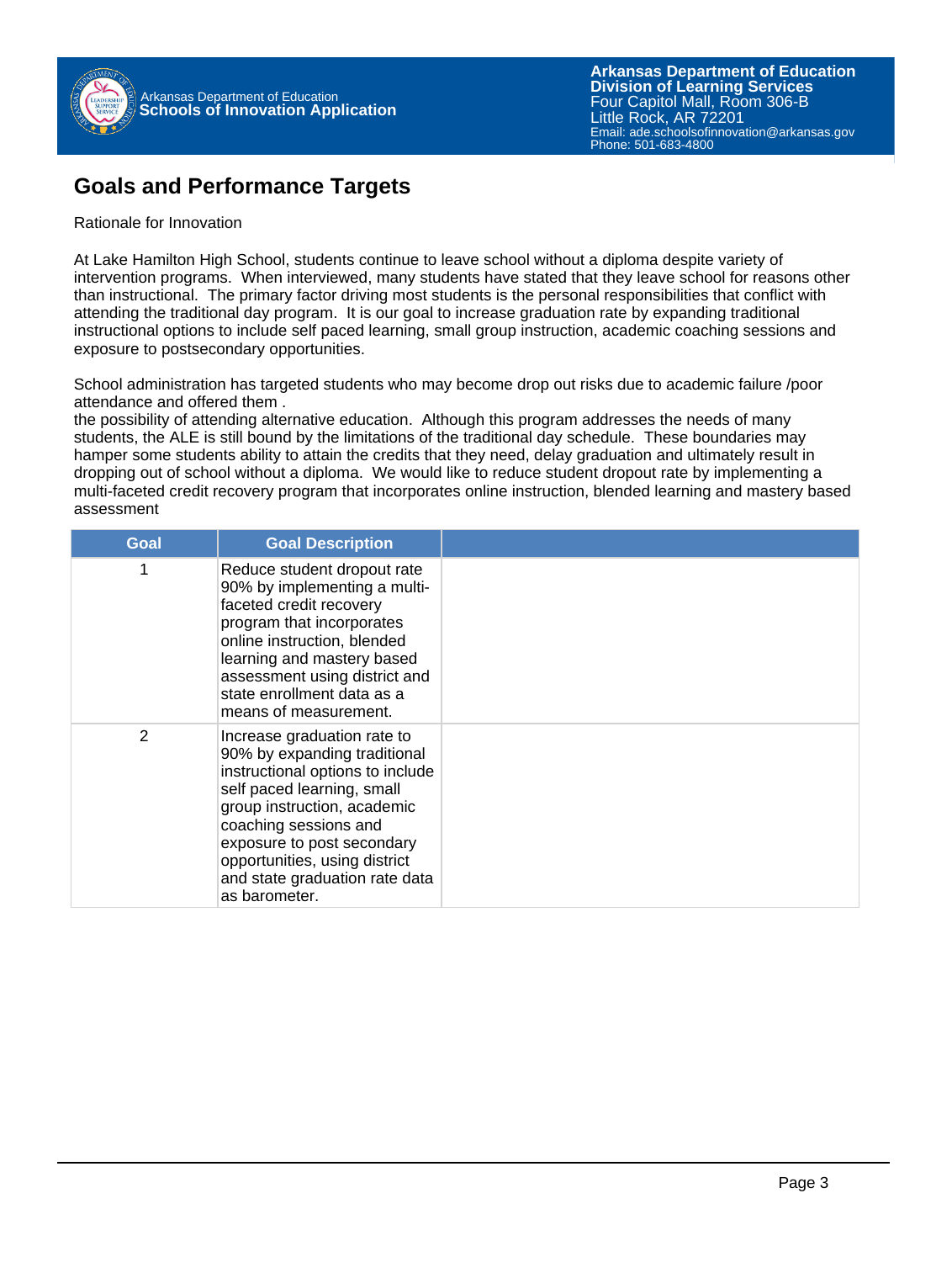

### **Innovations**

| <b>Innovation</b>                                                                                                                                                                                                                                                                                                                                                                                                                 | <b>Purpose</b>                                                                                                                                                                                                                                                                                                                                                                                                                                                                                                                                        |
|-----------------------------------------------------------------------------------------------------------------------------------------------------------------------------------------------------------------------------------------------------------------------------------------------------------------------------------------------------------------------------------------------------------------------------------|-------------------------------------------------------------------------------------------------------------------------------------------------------------------------------------------------------------------------------------------------------------------------------------------------------------------------------------------------------------------------------------------------------------------------------------------------------------------------------------------------------------------------------------------------------|
| Self Directed Credit Recovery Programming<br>using online curriculum (Apex), academic<br>coaches, and personal learning plan                                                                                                                                                                                                                                                                                                      | Providing students with the ability to customize their study<br>schedule around the other demands in their day should<br>enhance buy in and participation. APEX is a user friendly on<br>line learning system that provides differentiated curriculum.<br>Students will be able to hone their independent study skills,<br>setting internal limits while creating their own pace for credit<br>completion. Being able to develop time lines and self motivate<br>is a necessary skill for both the post secondary academic and<br>vocational setting. |
| Alternative instructional programming outside<br>of the traditional school day to allow students<br>who have been unable to successfully meet<br>the expectations of high school additional<br>academic options.                                                                                                                                                                                                                  | Students who have consistently failed within the traditional<br>academic settings due to financial, personal or social/emotional<br>issues need additional opportunities to access education in<br>order to eliminate or lesson the potential for conflict. Offering<br>flexible academic delivery systems that can work within<br>students schedules will encourage increased student<br>participation and enhance the potential for increased<br>graduation rate.                                                                                   |
| on line learning with direct instruction using<br>academic coaches in both 1:1 and small group<br>settings                                                                                                                                                                                                                                                                                                                        | Blended learning opportunities that incorporate On line learning combined with direct instruction should<br>address any learning gaps that may prevent students from<br>attaining academic mastery. Personalized attention from<br>academic coaches create a stronger connection between<br>students and their educational program. Students working<br>together with instructors toward course completion increases<br>the potential for graduation.                                                                                                 |
| Academic coaches will meet with students to<br>create an individualized educational plan<br>including vocational opportunities, community<br>support services and academic pathways.                                                                                                                                                                                                                                              | Academic coaches will also act as mentors, helping students<br>make connections with needed community supports that<br>students were not aware of or could not access. They will also<br>be the official record keeper, monitoring student's attendance<br>and progress while they participate in programming. Vocational<br>opportunities will also be managed through each academic<br>coach                                                                                                                                                        |
| Non-traditional curriculum opportunities will be<br>offered. Students will have access to on line<br>learning opportunities off campus as well as<br>on campus. Participants can work on an<br>individualized pace and schedule weekly<br>meetings with academic coaches. Students<br>who interested in participating in vocational<br>internships while accessing on line learning<br>can also receive credit toward graduation. | Vocational opportunities, customized learning schedules, 1:1<br>coaching, small group instruction and 24 hour access to<br>curriculum are all facets of a program designed to remove the<br>obstacles students have identified as preventing them from<br>receiving a meaningful education and graduating from high<br>school.                                                                                                                                                                                                                        |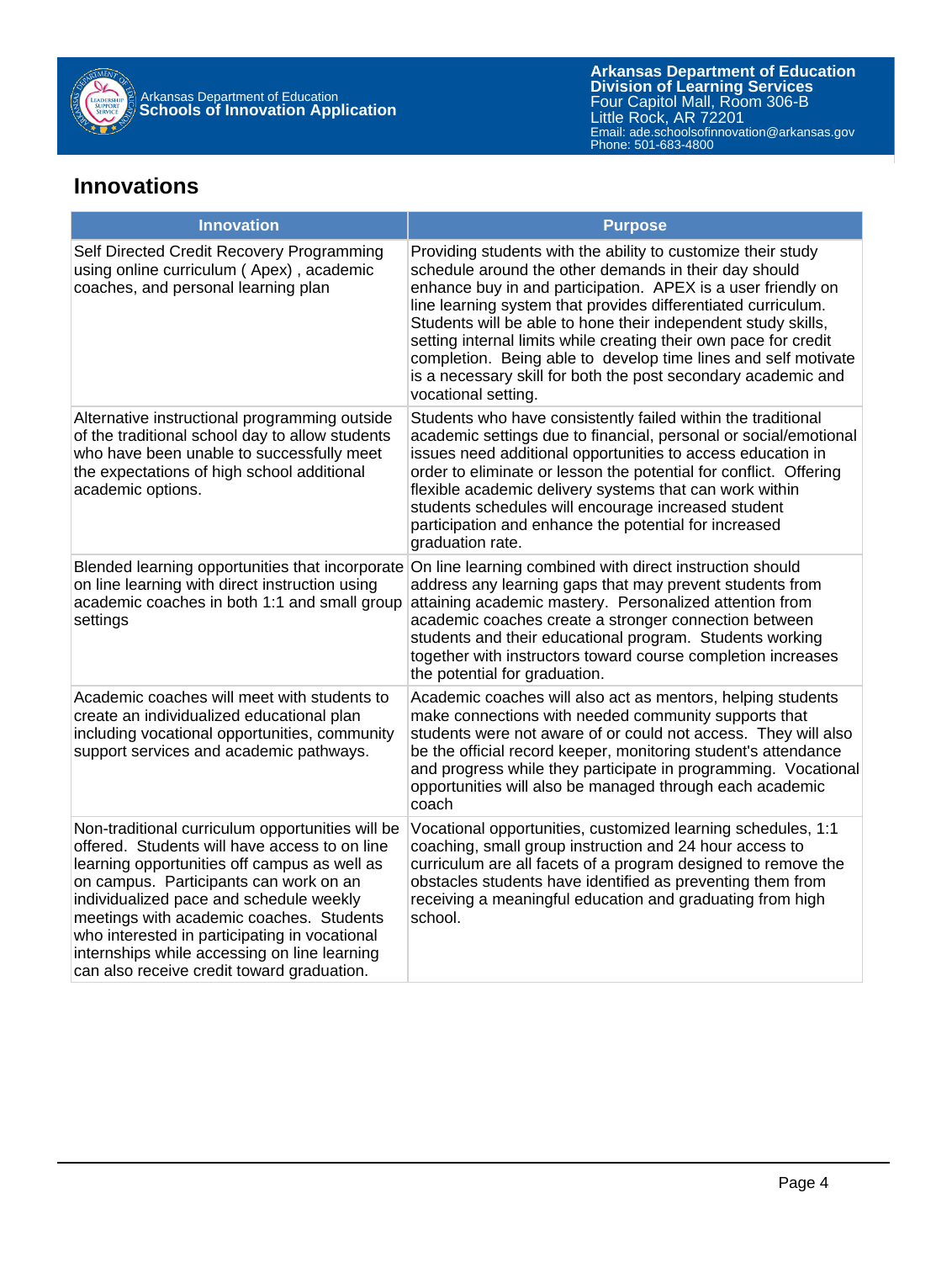

## **Innovation Plan**

| <b>Plan Date</b> | <b>Action</b>                                                                                                                                                                                                                                                                                                                                                                 | <b>Expected Outcome</b>                                                                                                                                                                                                                                                                                                                                                                            |
|------------------|-------------------------------------------------------------------------------------------------------------------------------------------------------------------------------------------------------------------------------------------------------------------------------------------------------------------------------------------------------------------------------|----------------------------------------------------------------------------------------------------------------------------------------------------------------------------------------------------------------------------------------------------------------------------------------------------------------------------------------------------------------------------------------------------|
| 01/04/2016       | Establish criteria for students<br>appropriate for credit recovery<br>program using feedback from school<br>administrators, counselors, teachers,<br>parents and students.<br>Establish criteria for students<br>appropriate for non-traditional on/off<br>campus programming using feedback<br>from school administrators,<br>counselors, teachers, parents and<br>students. | This will ensure that students participating<br>in credit recovery program will have<br>already received meaningful instruction<br>and have the foundation to be successful<br>in a self directed program and that<br>students that are selected for non<br>traditional program will be best served in<br>that setting as opposed to the regular<br>school day.                                    |
| 03/04/2016       | Revise Summer School policy to<br>reflect credit recovery plan                                                                                                                                                                                                                                                                                                                | This will create parity and consistancy in<br>the acceptance process of credit recovery<br>for the upcoming school year.                                                                                                                                                                                                                                                                           |
| 02/28/2016       | Create a course list from the APEX<br>On Line Learning System offerings<br>that reflect the Lake Hamilton School<br>District course catalog to be available<br>for students interested in credit<br>recovery and non traditional<br>programming- to be completed by<br>high school guidance counselors and<br>school based APEX administrators                                | Students will only have the option to<br>recover course work that they have already<br>banked seat time in a direct instruction<br>environment if they are pursuing credit<br>recovery.<br>Students involved in non-traditional<br>programming will be working on a mastery<br>based system using on line learning in<br>conjunction with 1:1 and small group<br>instruction from academic coaches |
| 03/28/2016       | Identify teachers that would be<br>appropriate as academic coaches<br>based upon their availability,<br>knowledge base and understanding<br>of on line learning                                                                                                                                                                                                               | Create a pool of instructors to draw from as<br>the student population accessing after<br>school credit recovery and non traditional<br>programming grows                                                                                                                                                                                                                                          |
| 05/31/2016       | Professional Development training<br>teachers on APEX On Line Learning<br>Prescriptive settings                                                                                                                                                                                                                                                                               | Teachers will have the tools and<br>knowledge to support students as they<br>navigate credit recovery coursework                                                                                                                                                                                                                                                                                   |
| 07/12/2016       | A student list will be generated based<br>upon transcript reviews and summer<br>school completion scores, identifying<br>potential participants in the after<br>school credit recovery program.                                                                                                                                                                               | A pool of candidates will be established,<br>identifying credit deficits and possible<br>obstacles for graduation                                                                                                                                                                                                                                                                                  |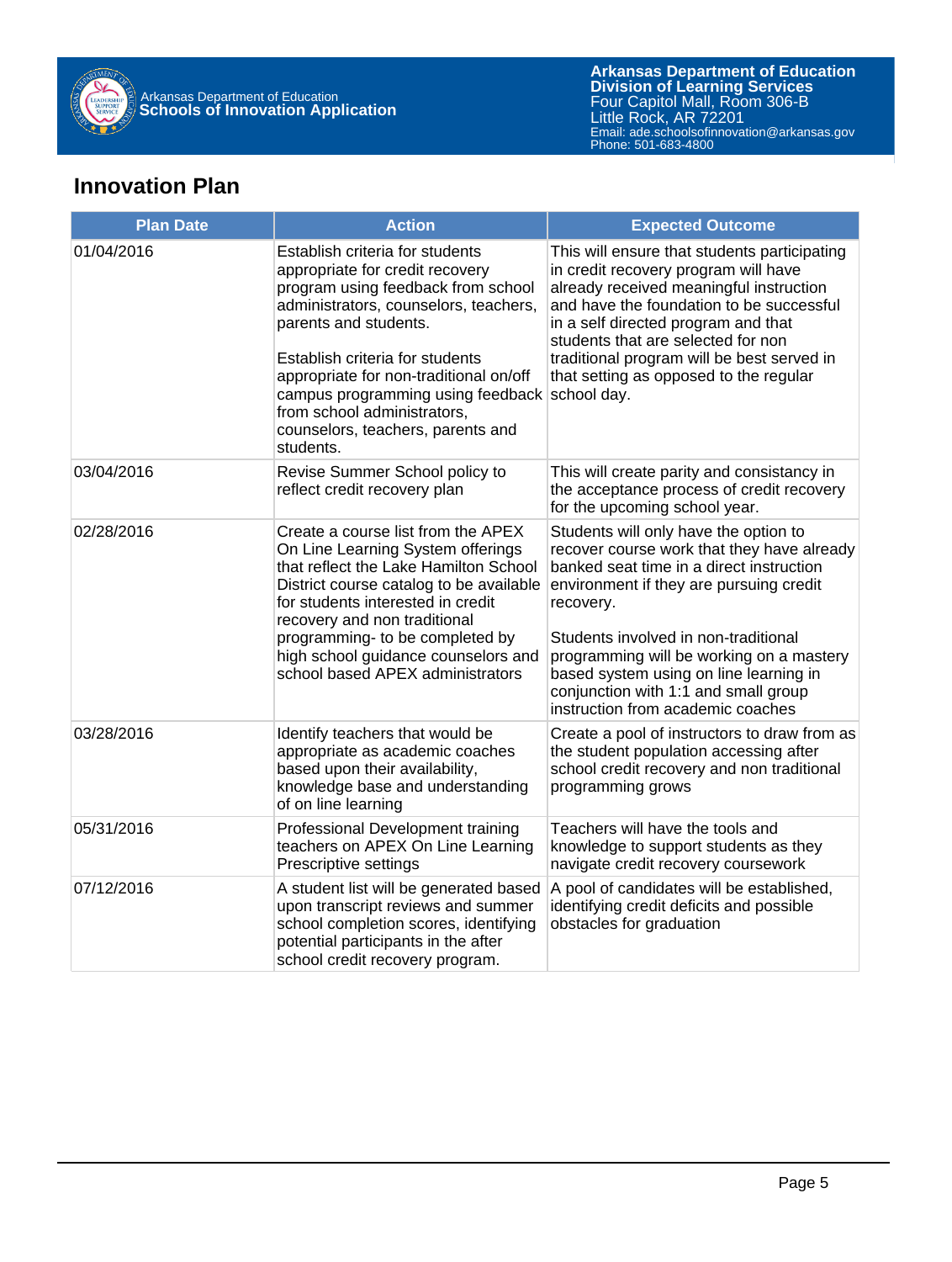

| <b>Plan Date</b> | <b>Action</b>                                                                                                                                                                                                                                                                                                   | <b>Expected Outcome</b>                                                                                                                                                                                                      |
|------------------|-----------------------------------------------------------------------------------------------------------------------------------------------------------------------------------------------------------------------------------------------------------------------------------------------------------------|------------------------------------------------------------------------------------------------------------------------------------------------------------------------------------------------------------------------------|
| 07/18/2016       | Letters will be sent out to potential<br>credit recovery participants, inviting<br>them to an information session<br>regarding the new program and<br>requesting confirmation of<br>attendance.                                                                                                                 | Generate community awareness and begin<br>establishing a roster of students who may<br>access new program                                                                                                                    |
|                  | This will be mimicked on School<br>district social media sites requesting<br>that those interested call for further<br>information                                                                                                                                                                              |                                                                                                                                                                                                                              |
| 07/28/2016       | Information meeting will be held to<br>provide overview of program. This<br>will also provide students and families<br>opportunities to ask questions about<br>individual situations/issues and<br>potential methods of resolution                                                                              | Students will enroll in after school credit<br>recovery program                                                                                                                                                              |
| 08/09/2016       | Professional development inservice<br>to continue to train teachers<br>regarding the role of academic coach<br>and how it ties into School of<br>innovation plan                                                                                                                                                | Teachers will be provided the information,<br>community partner lists, training and tools<br>necessary in order to effectively carry out<br>role of academic coach                                                           |
| 08/18/2016       | Counselors will begin to review junior<br>and senior attendance and transcript<br>records to identify students who<br>either did not return to school or who<br>appear to have increased potential to<br>not complete school year (serious<br>credit deficit, pattern of attendance<br>issues, personal issues) | Establish a potential pool of students who<br>may benefit from a non-traditional learning<br>opportunity.                                                                                                                    |
| 08/29/2016       | Schedule individual meetings with<br>students that were identified by<br>counselors to discuss obstacles to<br>academic success to determine if non<br>traditional programming is an<br>appropriate option. These meetings<br>will be conducted by counselors and<br>school administrators.                     | This will assess if student is available and<br>interested in continuing to pursue an<br>eduction if hurdles are removed.                                                                                                    |
| 08/29/2016       | School social media sites will<br>highlight non traditional programming<br>in order to alert those in the<br>community that left school prior to the<br>start of the new school year.                                                                                                                           | Students that opted to not return to school<br>at the start of the new school year will be<br>given information regarding how they can<br>return to high school and complete their<br>education in a more customized manner. |
| 06/06/2016       | Meet with Career and Tech<br>coordinator and JAG teacher to<br>generate list of potential community<br>partners for job shadowing<br>opportunities, internships and career<br>coaches                                                                                                                           | This information will be converted into a<br>database for students and academic<br>coaches to use when developing a<br>personalized educational plan for students                                                            |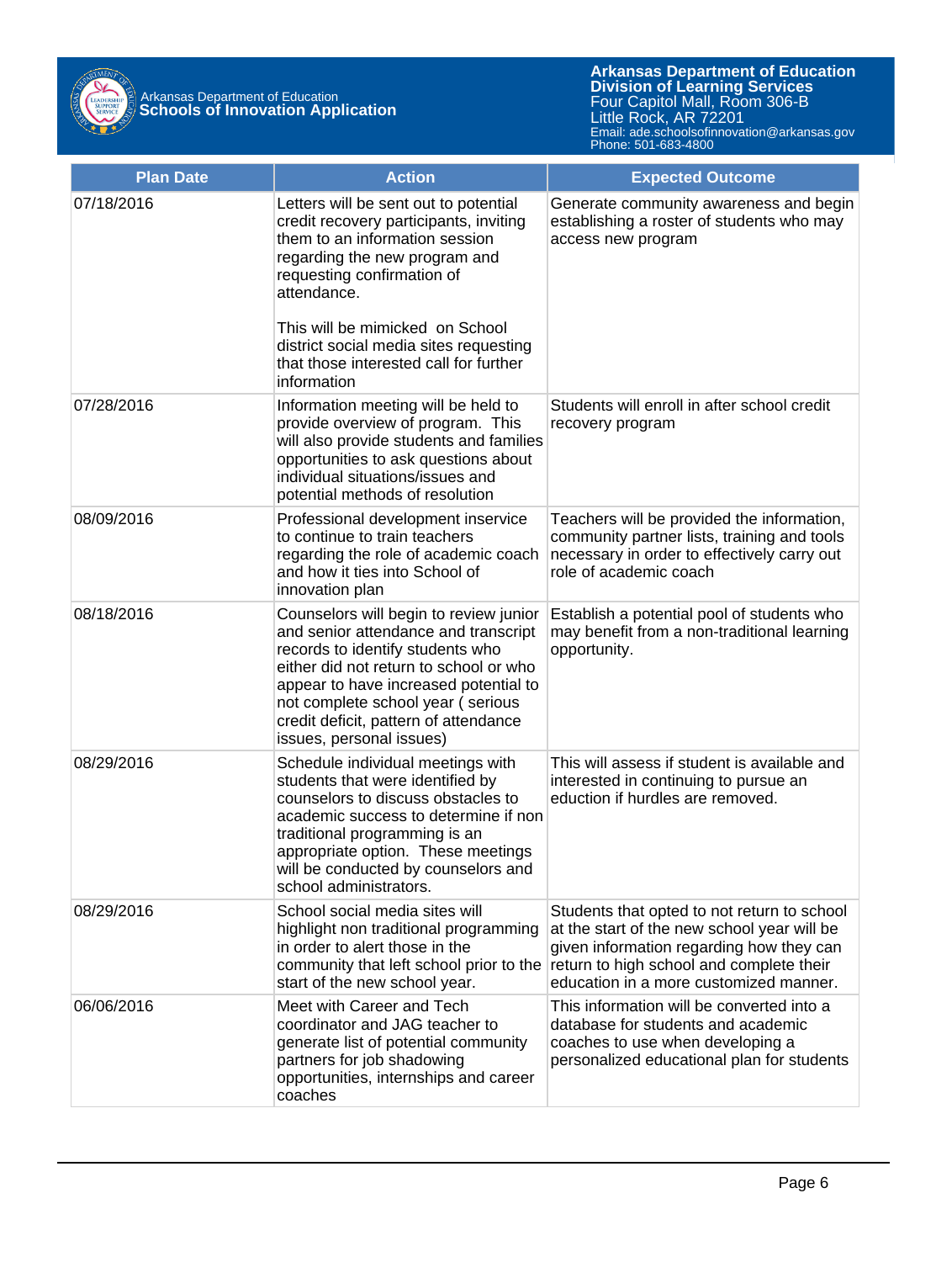

## Arkansas Department of Education **Schools of Innovation Application**

| <b>Plan Date</b> | <b>Action</b>                                                                                                                                                                                             | <b>Expected Outcome</b>                                                                                                                                                                                                                                       |
|------------------|-----------------------------------------------------------------------------------------------------------------------------------------------------------------------------------------------------------|---------------------------------------------------------------------------------------------------------------------------------------------------------------------------------------------------------------------------------------------------------------|
| 06/07/2016       | Begin meeting with community<br>partners to share program<br>information, seek feedback and<br>identify methods in which they can<br>contribute/participate in the non<br>traditional educational program | Dialogue with community partners will<br>promote the program goals, assist the<br>committee with feedback in order to keep<br>the program goals relevant with community<br>needs and expand the list of<br>opportunities/experiences available to<br>students |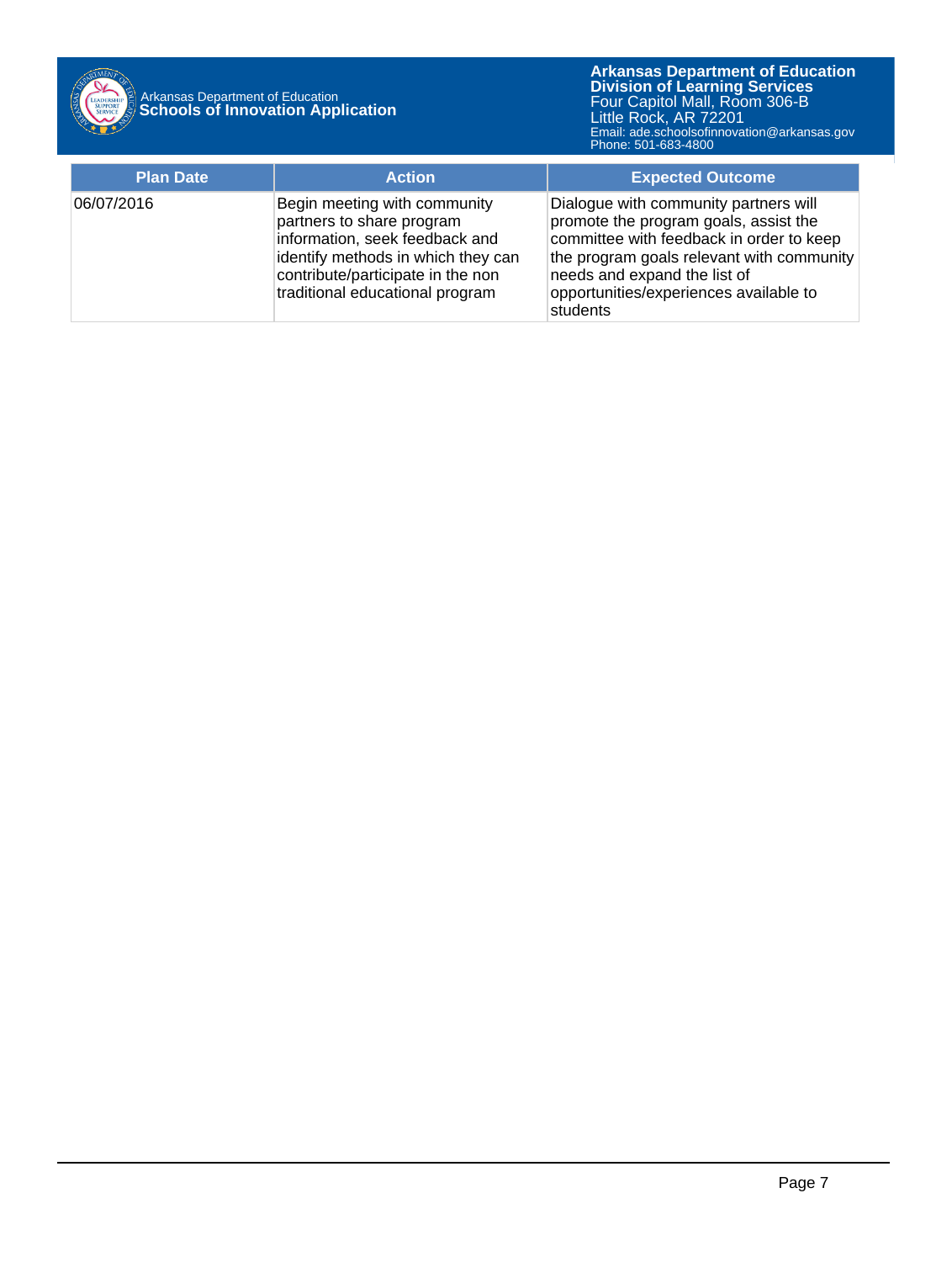

## **Requested Waivers**

| <b>Code section, Rule, or Local</b><br><b>Policy</b>                                                                                                                                                                                                                                                                                                                         | <b>Goal</b>  | <b>Rationale</b>                                                                                                                                                                                                                                                                                                                                                                                                                                                                                                                                                                                                                                                                                                                                                                                                                                                                                                                                                                                                                                                                                                                                                                                                                                                                                                                                                                                                                                                                                                                                                                                                                                                                             |
|------------------------------------------------------------------------------------------------------------------------------------------------------------------------------------------------------------------------------------------------------------------------------------------------------------------------------------------------------------------------------|--------------|----------------------------------------------------------------------------------------------------------------------------------------------------------------------------------------------------------------------------------------------------------------------------------------------------------------------------------------------------------------------------------------------------------------------------------------------------------------------------------------------------------------------------------------------------------------------------------------------------------------------------------------------------------------------------------------------------------------------------------------------------------------------------------------------------------------------------------------------------------------------------------------------------------------------------------------------------------------------------------------------------------------------------------------------------------------------------------------------------------------------------------------------------------------------------------------------------------------------------------------------------------------------------------------------------------------------------------------------------------------------------------------------------------------------------------------------------------------------------------------------------------------------------------------------------------------------------------------------------------------------------------------------------------------------------------------------|
| 10.01.4                                                                                                                                                                                                                                                                                                                                                                      | $\mathbf{1}$ | Waiving the 360 minutes of instructional time will allow<br>students the flexibility to work at their own pace while<br>addressing the need to balance other aspects of their<br>schedule (ie. childcare limitations, vocational classes,<br>employment demands, mental/physical health<br>appointments). In the past students would be unavailable<br>for the learning process due to these hurdles. Allowing<br>them to make appointments to work with academic<br>coaches and tutors minimizes the potential for any type of<br>scheduling conflict. Student investment and availability to<br>the learning process will become more meaningful if they<br>are afforded more control.<br>Parents and students will sign a memorandum of<br>understanding outlining expectations regarding program<br>requirements and demonstration of mastery.<br>Teachers/Academic Coaches will maintain logs that<br>outline students progress toward academic and<br>vocational/post secondary goals using attendance<br>records, on line documentation, mastery assessments<br>and 1:1 conferences.<br>Students will sign in and sign out when attending coaching<br>sessions. Attendance will also be documented by<br>academic coach. Academic progress reports will be<br>printed off weekly and reviewed jointly by coach and<br>student to ensure that student continues to make gains.<br>These progress reports will reflect time spent working on<br>course work on line. APEX On Line Learning offers<br>access to student grades as well as documentation for<br>time on task.<br>Amount of instructional time will vary dependent upon the<br>number of courses students are enrolled in. |
| 4.03.3 Every classroom in an ALE<br>program shall maintain<br>student/teacher ratios as follows<br>4.03.3.2 For grades seven through<br>twelve (7-12), no more than fifteen<br>(15) students to one (1) teacher. If<br>a paraprofessional is employed in<br>addition to a licensed teacher, the<br>student/teacher ratio shall be no<br>more than eighteen (18) to one (1).: | $\mathbf{1}$ | Both the credit recovery program and the self paced<br>instructional program will utilize an on line instructional<br>format coupled with scheduled small group and 1:1<br>instruction. Class roll will not reflect the true ratio of<br>instructional group size. There will be no academic benefit<br>for the learners if we are required to limit the number of<br>students on the roster to only 15 students when the actual<br>format is structured for multiple small learning groups to<br>meet throughout the week. Teacher case load would<br>remain limited to 150 students, it is just the number of<br>students registered to a class that would be adjuste                                                                                                                                                                                                                                                                                                                                                                                                                                                                                                                                                                                                                                                                                                                                                                                                                                                                                                                                                                                                                      |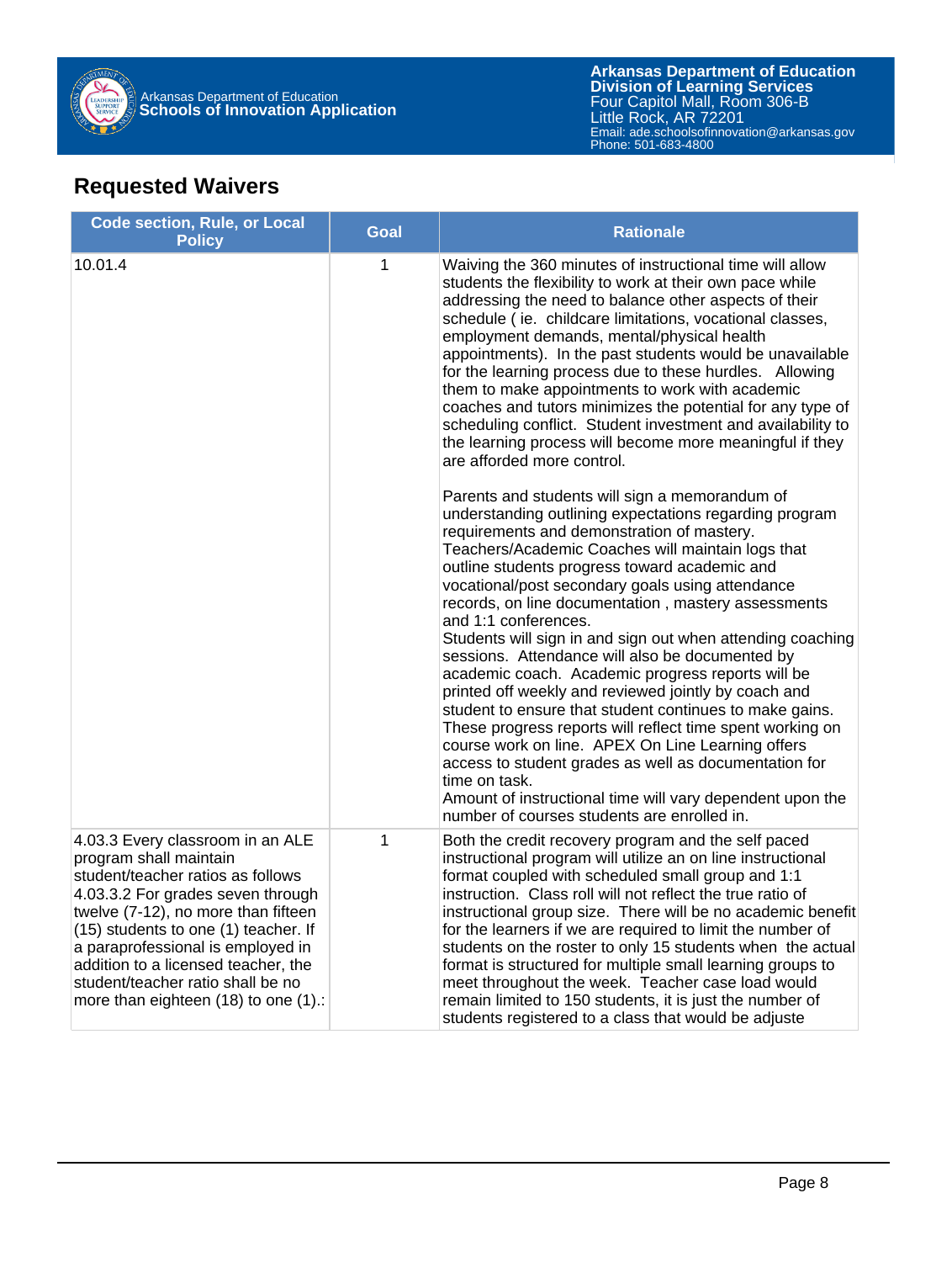

| <b>Code section, Rule, or Local</b><br><b>Policy</b>                                                                                                                                                                                                                                                                                                                           | <b>Goal</b>    | <b>Rationale</b>                                                                                                                                                                                                                                                                                                                                                                                                                                                                                                                                                                                                                                                                                                                                                                                                                                                                                                                                                                                                                                                                                                                                                                                                                                                                                                                                                                                                                                                                                                                                                                                                                                                                                                                                                                                                                                                                                                                   |  |  |  |
|--------------------------------------------------------------------------------------------------------------------------------------------------------------------------------------------------------------------------------------------------------------------------------------------------------------------------------------------------------------------------------|----------------|------------------------------------------------------------------------------------------------------------------------------------------------------------------------------------------------------------------------------------------------------------------------------------------------------------------------------------------------------------------------------------------------------------------------------------------------------------------------------------------------------------------------------------------------------------------------------------------------------------------------------------------------------------------------------------------------------------------------------------------------------------------------------------------------------------------------------------------------------------------------------------------------------------------------------------------------------------------------------------------------------------------------------------------------------------------------------------------------------------------------------------------------------------------------------------------------------------------------------------------------------------------------------------------------------------------------------------------------------------------------------------------------------------------------------------------------------------------------------------------------------------------------------------------------------------------------------------------------------------------------------------------------------------------------------------------------------------------------------------------------------------------------------------------------------------------------------------------------------------------------------------------------------------------------------------|--|--|--|
| 10.01.4                                                                                                                                                                                                                                                                                                                                                                        | $\overline{2}$ | Waiving the 360 minutes of instructional time will allow<br>students the flexibility to work at their own pace while<br>addressing the need to balance other aspects of their<br>schedule (ie. childcare limitations, vocational classes,<br>employment demands, mental/physical health<br>appointments). In the past students would be unavailable<br>for the learning process due to these hurdles. Allowing<br>them to make appointments to work with academic<br>coaches and tutors minimizes the potential for any type of<br>scheduling conflict. Student investment and availability to<br>the learning process will become more meaningful if they<br>Parents and students will sign<br>are afforded more control.<br>a memorandum of understanding outlining expectations<br>regarding program requirements and demonstration of<br>mastery. Teachers/Academic Coaches will maintain logs<br>that outline students progress toward academic and<br>vocational/post secondary goals using attendance<br>records, on line documentation, mastery assessments<br>and 1:1 conferences. Teachers/Academic Coaches will<br>maintain logs that outline students progress toward<br>academic and vocational/post secondary goals using<br>attendance records, on line documentation, mastery<br>assessments and 1:1 conferences.<br>Students will sign in and sign out when attending coaching<br>sessions. Attendance will also be documented by<br>academic coach. Academic progress reports will be<br>printed off weekly and reviewed jointly by coach and<br>student to ensure that student continues to make gains.<br>These progress reports will reflect time spent working on<br>course work on line. APEX On Line Learning offers<br>access to student grades as well as documentation for<br>time on task.<br>Amount of instructional time will vary dependent upon the<br>number of courses students are enrolled in. |  |  |  |
| 4.03.3.2 Every classroom in an<br>ALE program shall maintain<br>student/teacher ratios as follows<br>4.03.3.2 For grades seven through<br>twelve (7-12), no more than fifteen<br>(15) students to one (1) teacher. If<br>a paraprofessional is employed in<br>addition to a licensed teacher, the<br>student/teacher ratio shall be no<br>more than eighteen (18) to one (1).: | 2              | Both the credit recovery program and the self paced<br>instructional program will utilize an on line instructional<br>format coupled with scheduled small group and 1:1<br>instruction. Class roll will not reflect the true ratio of<br>instructional group size. There will be no academic benefit<br>for the learners if we are required to limit the number of<br>students on the roster to only 15 students when the actual<br>format is structured for multiple small learning groups to<br>meet throughout the week. Teacher case load would<br>remain limited to 150 students, it is just the number of<br>students registered to a class that would be adjusted.                                                                                                                                                                                                                                                                                                                                                                                                                                                                                                                                                                                                                                                                                                                                                                                                                                                                                                                                                                                                                                                                                                                                                                                                                                                          |  |  |  |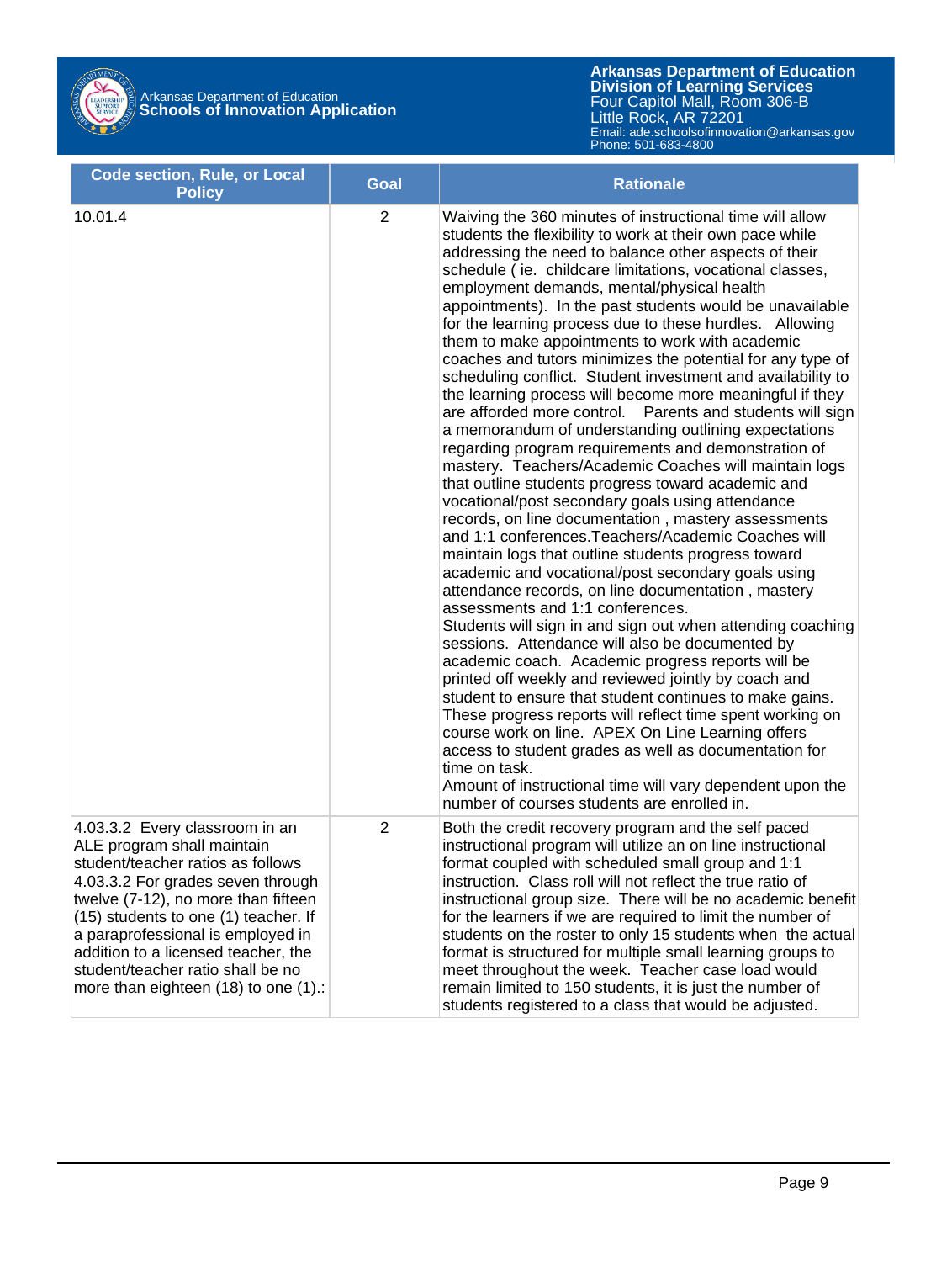

| <b>Code section, Rule, or Local</b><br><b>Policy</b> | <b>Goal</b>    | <b>Rationale</b>                                                                                                                                                                                                                                                                                                                                                                                                                                                                                                                                                                                                                     |
|------------------------------------------------------|----------------|--------------------------------------------------------------------------------------------------------------------------------------------------------------------------------------------------------------------------------------------------------------------------------------------------------------------------------------------------------------------------------------------------------------------------------------------------------------------------------------------------------------------------------------------------------------------------------------------------------------------------------------|
| Ark Code 6-18-211                                    | $\overline{2}$ | The students that will be participating in the non traditional<br>after hours educational program have already<br>demonstrated that they were unable to successfully<br>comply with the expectation to attend school daily. These<br>are over age, under credited students who have financial<br>responsibilities, personal responsibilities or interpersonal<br>responsibilities that have undermined their attendance as<br>well as investment. In order to provide them with an<br>education that meets their academic needs while<br>recognizing their situational limitations, a more flexible<br>schedule needs to be offered. |
|                                                      |                | Students' participation will be monitored in a variety of<br>methods. The APEX on line learning system has built in<br>mechanisms that document log in/log out times, time on<br>specific tasks, number of attempts, quiz grades and test<br>grades. Academic coaches will also maintain a student<br>portfolio that documents on site student conferences,<br>small group instruction attendance, and on site learning<br>time.                                                                                                                                                                                                     |
|                                                      |                | JAG programming and internship programming will also<br>account for part of the students academic pathway.<br>Participants will be eligible to earn carnegie credits for<br>time spent in the workforce when performed in conjunction<br>with guidelines set forth by the JAG and Internship<br>curriculum.                                                                                                                                                                                                                                                                                                                          |
|                                                      |                | Students that fully participate in this afterschool program<br>will be putting in meaningful hours that result in academic<br>success                                                                                                                                                                                                                                                                                                                                                                                                                                                                                                |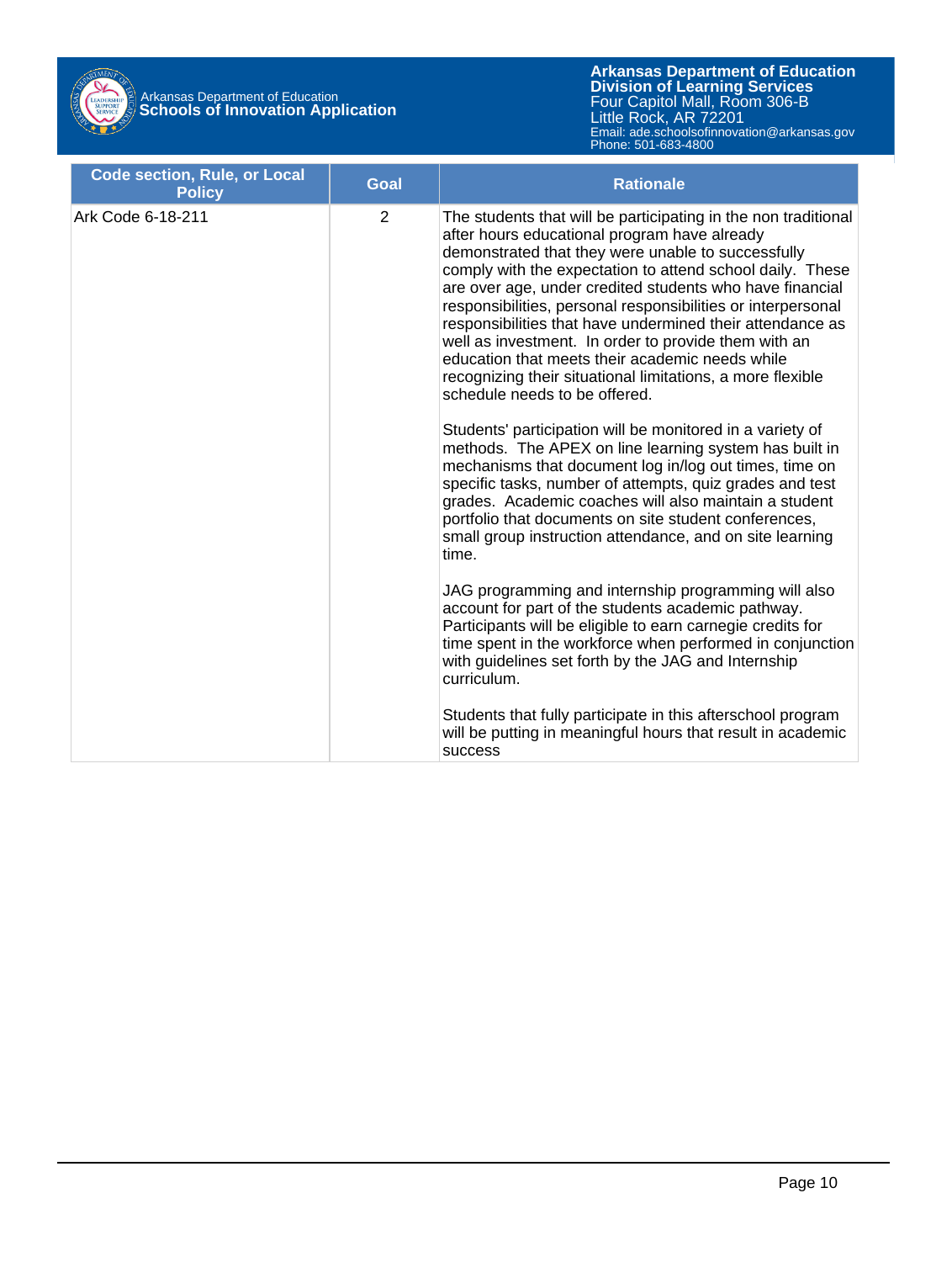

| <b>Code section, Rule, or Local</b><br><b>Policy</b> | <b>Goal</b>    | <b>Rationale</b>                                                                                                                                                                                                                                                                                                                                                                                                                                                                                                                                                                                                                     |
|------------------------------------------------------|----------------|--------------------------------------------------------------------------------------------------------------------------------------------------------------------------------------------------------------------------------------------------------------------------------------------------------------------------------------------------------------------------------------------------------------------------------------------------------------------------------------------------------------------------------------------------------------------------------------------------------------------------------------|
| Ark Code 6-16-102                                    | $\overline{2}$ | The students that will be participating in the non traditional<br>after hours educational program have already<br>demonstrated that they were unable to successfully<br>comply with the expectation to attend school daily. These<br>are over age, under credited students who have financial<br>responsibilities, personal responsibilities or interpersonal<br>responsibilities that have undermined their attendance as<br>well as investment. In order to provide them with an<br>education that meets their academic needs while<br>recognizing their situational limitations, a more flexible<br>schedule needs to be offered. |
|                                                      |                | Students' participation will be monitored in a variety of<br>methods. The APEX on line learning system has built in<br>mechanisms that document log in/log out times, time on<br>specific tasks, number of attempts, quiz grades and test<br>grades. Academic coaches will also maintain a student<br>portfolio that documents on site student conferences,<br>small group instruction attendance, and on site learning<br>time.                                                                                                                                                                                                     |
|                                                      |                | JAG programming and internship programming will also<br>account for part of the students academic pathway.<br>Participants will be eligible to earn carnegie credits for<br>time spent in the workforce when performed in conjunction<br>with guidelines set forth by the JAG and Internship<br>curriculum.                                                                                                                                                                                                                                                                                                                          |
|                                                      |                | Students that fully participate in this afterschool program<br>will be putting in meaningful hours that result in academic<br>success leading to the completion of high school while<br>they are navigating their own realities.                                                                                                                                                                                                                                                                                                                                                                                                     |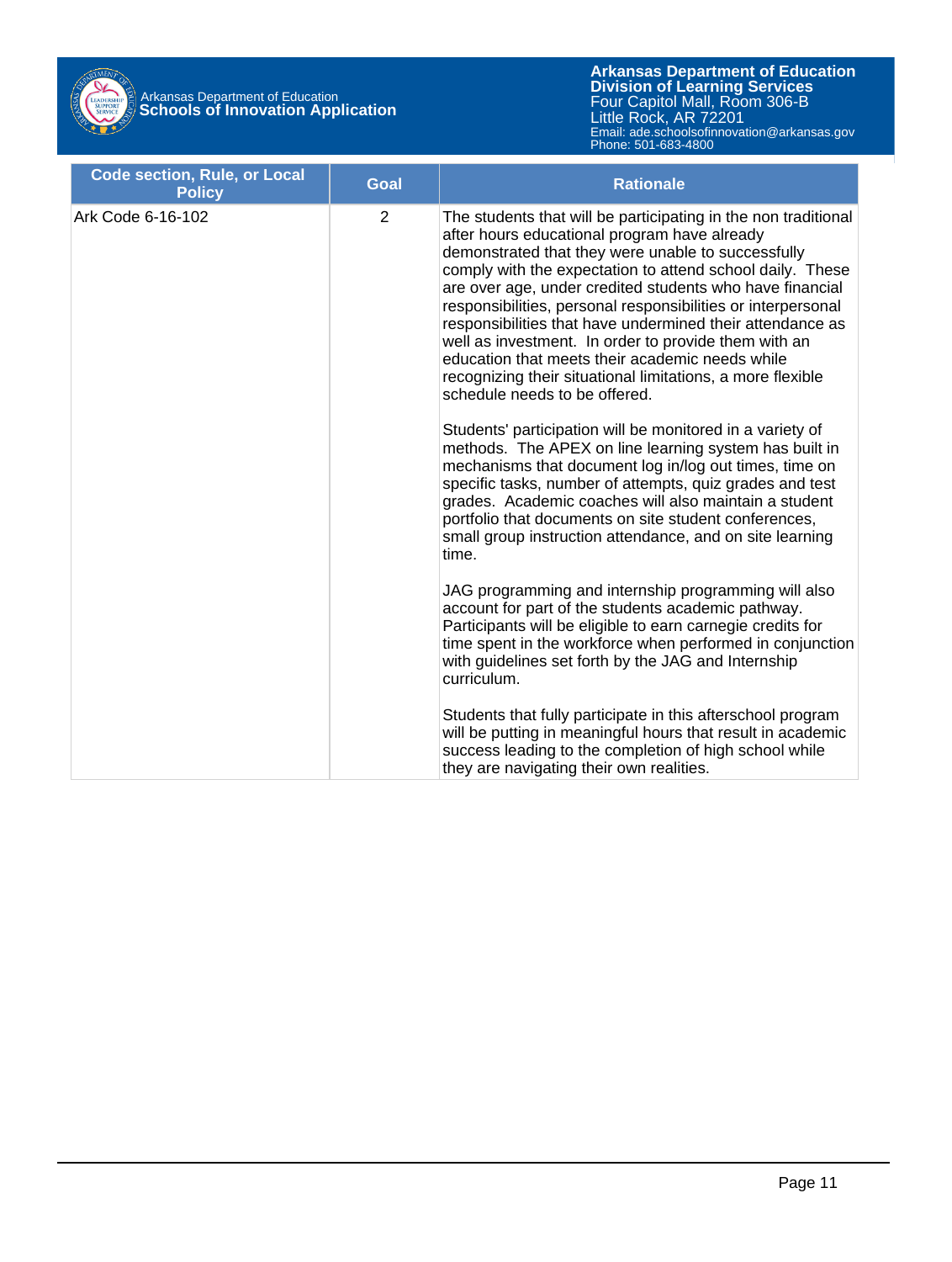

# Arkansas Department of Education **Schools of Innovation Application**

| <b>Code section, Rule, or Local</b><br><b>Policy</b> | <b>Goal</b>    | <b>Rationale</b>                                                                                                                                                                                                                                                                                                                                                                                                                                                                                                                                                                                                                                                                                                                                                                                                                                                                                                                                                                                                                                                                                                                                                                                                                                                                                                                                                                                                                                                                                                                                                                                                                                                                                                                           |
|------------------------------------------------------|----------------|--------------------------------------------------------------------------------------------------------------------------------------------------------------------------------------------------------------------------------------------------------------------------------------------------------------------------------------------------------------------------------------------------------------------------------------------------------------------------------------------------------------------------------------------------------------------------------------------------------------------------------------------------------------------------------------------------------------------------------------------------------------------------------------------------------------------------------------------------------------------------------------------------------------------------------------------------------------------------------------------------------------------------------------------------------------------------------------------------------------------------------------------------------------------------------------------------------------------------------------------------------------------------------------------------------------------------------------------------------------------------------------------------------------------------------------------------------------------------------------------------------------------------------------------------------------------------------------------------------------------------------------------------------------------------------------------------------------------------------------------|
| 6-17-309                                             | $\overline{2}$ | Instructional staff working as academic coaches will be<br>facilitating instruction for students using on line learning<br>systems. The APEX system will be the foundation for the<br>blended learning courses and the primary source for all on<br>line learning. They will also be providing 1:1 support for<br>students as they complete the academic and vocational<br>expectations of the program. Coaches will become the<br>primary support for students and meet with them weekly.<br>Students will schedule appointments with academic<br>coaches during the after hour sessions, maintain email<br>contact and share assignments using share drive with<br>their coach as well. In order to limit the amount of<br>potential conflicts or obstacles to students being able to<br>schedule time or communicate regularly, one person<br>should be the designated representative. If multiple<br>teachers are required to act as facilitators and small group<br>instructors of the varying courses, student access to these<br>supports would be limited and there is increased potential<br>that student needs could not be met in a timely manner.<br>Academic coaches will all be veteran instructors who<br>maintain certifications in at least one curriculum area.<br>They would be required to attend professional<br>development in on line learning, blended learning and the<br>role of academic coaches. Certified instructors in all<br>subject areas would be available to act as consultants for<br>additional instructional support. District curriculum<br>pathways, instructional coaches, and on line resources are<br>also available to assist the academic coaches when<br>providing the blended instruction. |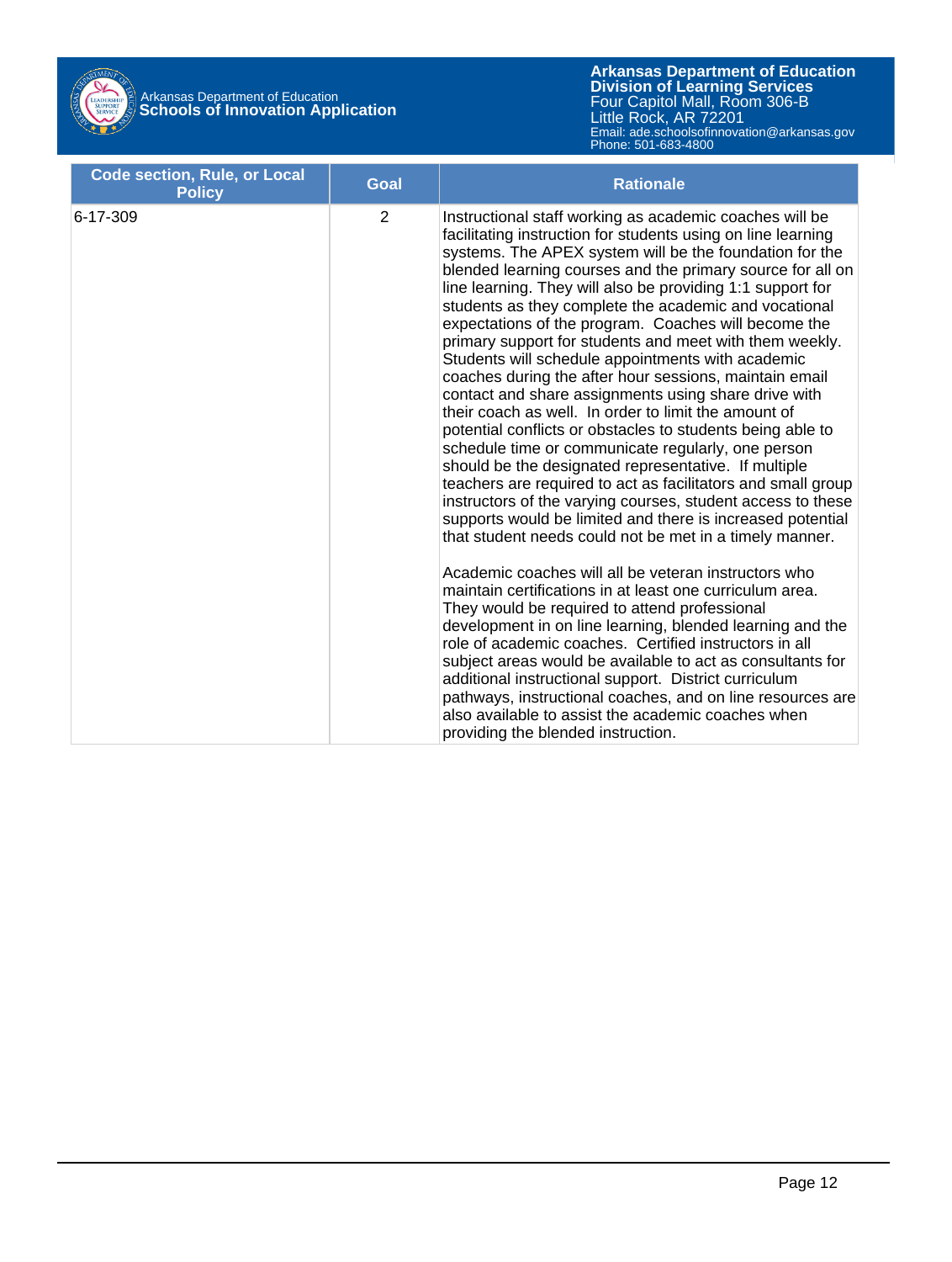

## **Council of Innovation**

District:

School:

Minority at School 1.00%

| <b>Council Member Name</b> | <b>Representative Group</b>                 | <b>Minority</b> | <b>Position</b> | <b>Date Elected</b> |
|----------------------------|---------------------------------------------|-----------------|-----------------|---------------------|
| Jodi Chalmers              | <b>Alternative Education</b><br>Coordinator | N               | co-chair        | 2/18/2016           |
| David Church               | Instructor                                  | Y               | member          | 2/18/2016           |
| Jacob Logan                | Alternative Ed Instructor                   | N               | Member          | 2/18/2016           |
| Tania Galligan             | <b>Alternative Education Instructor</b>     | N               | member          | 2/18/2016           |
| Dawn Shinn                 | Parent                                      | N               | member          | 2/18/2016           |
| <b>Chris Burrow</b>        | <b>Community Service Provider</b>           | N               | member          | 2/18/2016           |
| Paola Holden               | Instructor                                  | Y               | member          | 2/18/2016           |
| <b>Brooke Griffin</b>      | Instructor                                  | N               | member          | 2/18/2016           |
| Demarcus Rayford           | Para Professioanal                          | Y               | member          | 2/18/2016           |
| <b>Tim Capel</b>           | Para Professional                           | N               | member          | 2/18/2016           |
| Kristie Anderson           | District Curriculum Coordinator             | N               | member          | 2/18/2016           |
| <b>Stanley Barnes</b>      | <b>Community Service Provider</b>           | Y               | member          | 2/18/2016           |
| <b>Tracy Britt</b>         | Career and Tech coordinator                 | N               | member          | 2/18/2016           |
| Stephanie Webb             | Parent                                      | N               | member          | 2/18/2016           |
| <b>Kirk Nance</b>          | <b>High School Principal</b>                | N               | co-chair        | 2/18/2016           |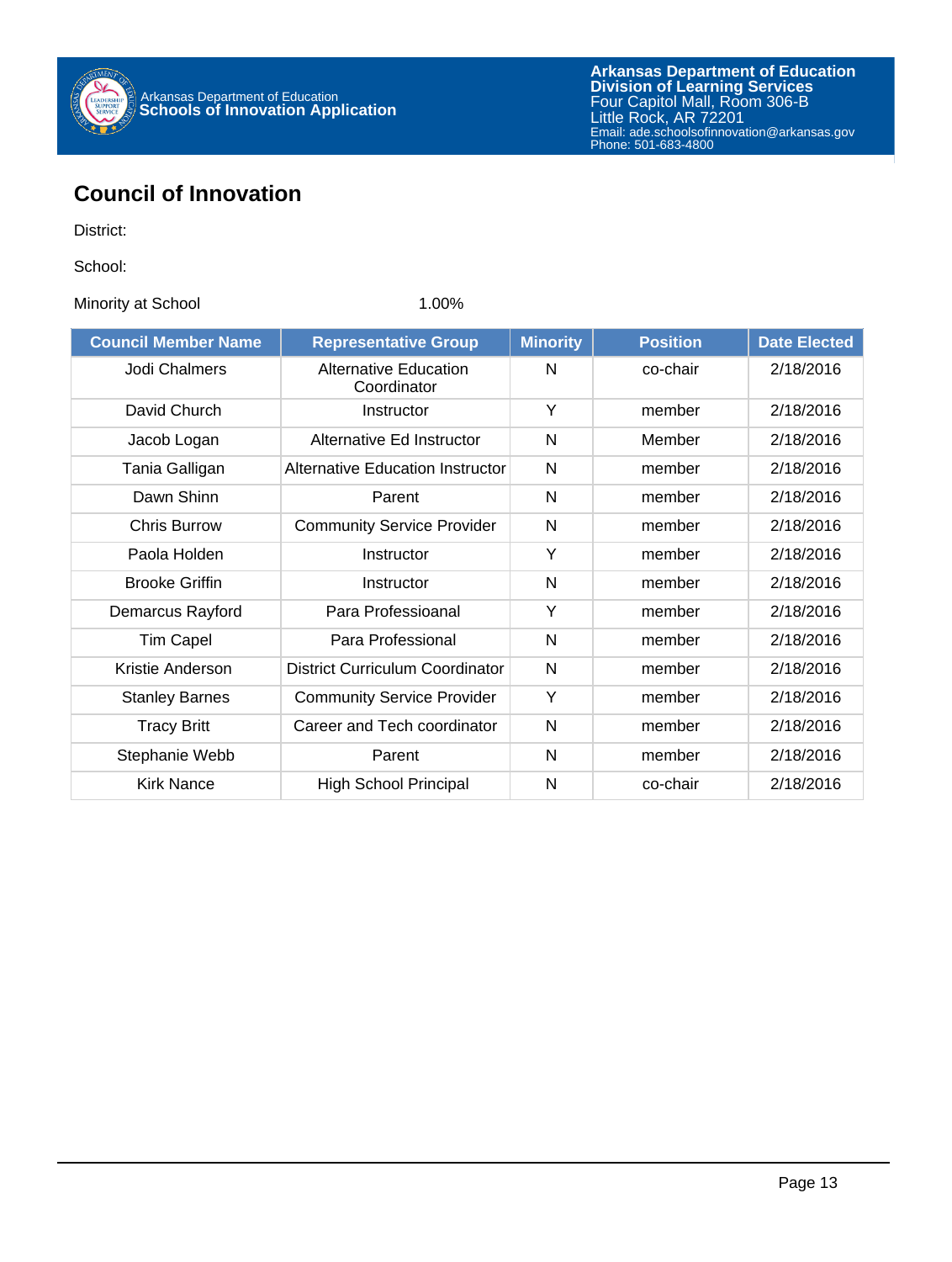

## **Shared Leadership**

| <b>Meeting</b><br><b>Date</b> | <b>Meeting</b><br><b>Purpose</b>                                                      | No. of<br><b>Teachers</b><br><b>Present</b> | No. of<br><b>School</b><br><b>Staff</b><br><b>Present</b> | No. of<br><b>Parents</b><br><b>Present</b> | No. of<br><b>Community</b><br><b>Members</b><br><b>Present</b> | No. of<br><b>Students</b><br><b>Present</b> | <b>Meeting</b><br><b>Outcome/</b><br><b>Planned Next</b><br><b>Steps</b>                                                                                     |
|-------------------------------|---------------------------------------------------------------------------------------|---------------------------------------------|-----------------------------------------------------------|--------------------------------------------|----------------------------------------------------------------|---------------------------------------------|--------------------------------------------------------------------------------------------------------------------------------------------------------------|
| 11/11/201<br>5                | Present<br>potential<br>needs to<br>Target 100<br>group                               | 5                                           | 5                                                         | 1                                          | $\overline{2}$                                                 | $\overline{2}$                              | Group agrees<br>that there are<br>populations<br>that would be<br>better served<br>with additional<br>programming<br>and<br>possibilities will<br>be pursued |
| 12/15/201<br>5                | present<br>school of<br>innovation<br>concepts to<br>Target 100<br>group              | 3                                           | $\overline{7}$                                            | 1                                          | 1                                                              | $\mathbf 0$                                 | <b>Brainstorm list</b><br>of potential<br>Innovation<br>Council<br>members, plan<br>for elections,<br>plan methods<br>to disseminate<br>information          |
| 1/20/2016                     | share<br>information<br>regarding<br>school of<br>innnovation<br>and<br>brainstorming | $\boldsymbol{0}$                            | 1                                                         | $\overline{2}$                             | 4                                                              | $\mathbf 0$                                 | Continue to<br>pursue<br>feedback for<br>innovation<br>programming                                                                                           |
| 2/29/2016                     | election<br>feedback                                                                  | 45                                          | 5                                                         | $\boldsymbol{0}$                           | $\boldsymbol{0}$                                               | $\mathbf 0$                                 | Finalize draft<br>of innovation<br>plan and share<br>for review                                                                                              |
| 2/22/2016                     | solicit<br>feedback                                                                   | 6                                           | $\overline{2}$                                            | 15                                         | $\overline{2}$                                                 | 11                                          | pursue school<br>of innovation<br>plan with<br>agreed upon<br>goals                                                                                          |
| 10/20/201<br>5                | discuss facets<br>οf<br>programming/<br>population not<br>being<br>addressed          | $\overline{2}$                              | 3                                                         | $\mathbf 0$                                | $\overline{2}$                                                 | $\mathbf 0$                                 | Present need<br>to target 100<br>committee                                                                                                                   |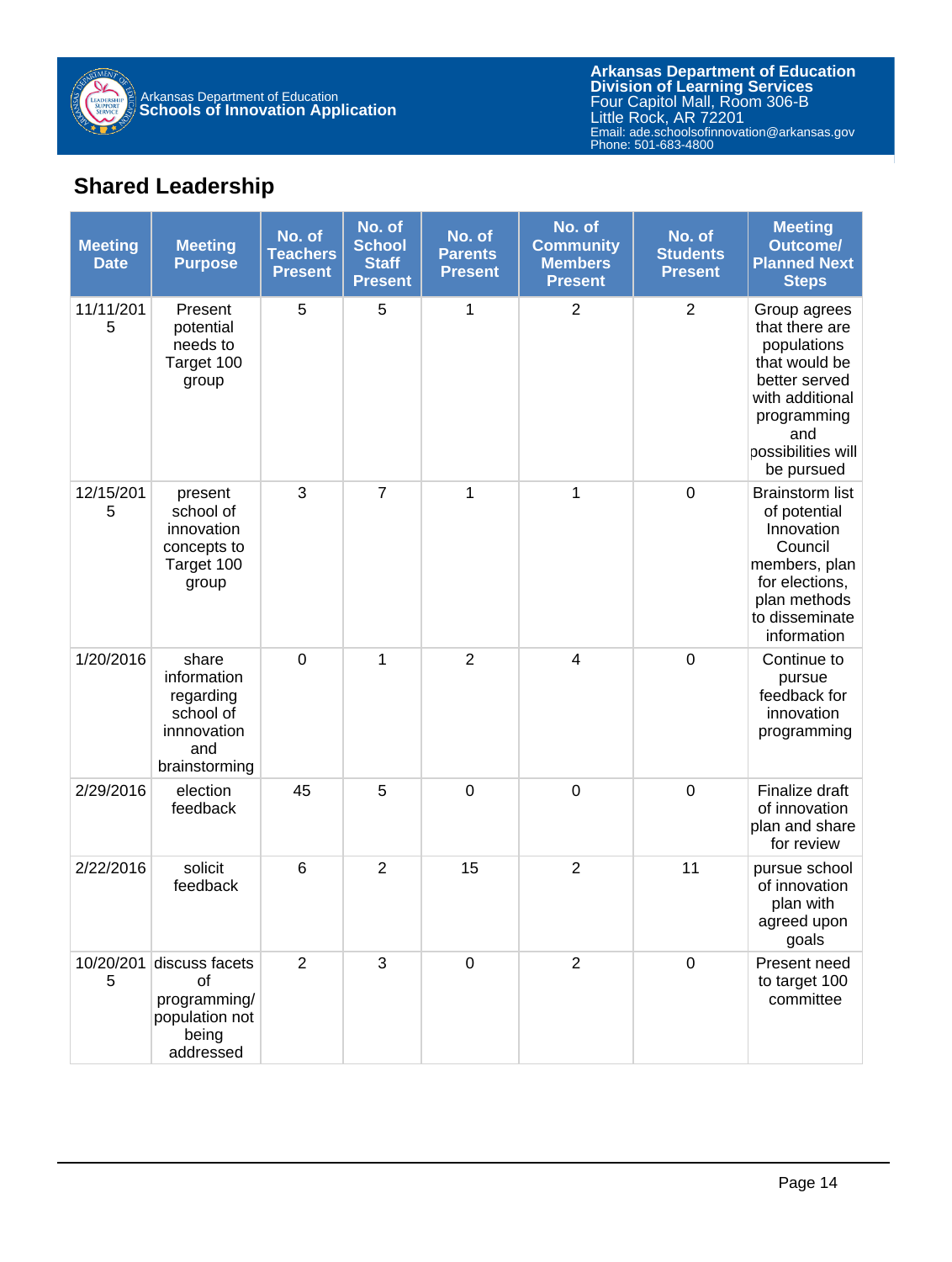

### **Election Results**

| Number of certified and classified on staff:                            | 72. |
|-------------------------------------------------------------------------|-----|
| Number of staff who voted:                                              | 57  |
| Number of staff who voted for proposed Plan:                            | 54  |
| Number of staff who voted against the proposed plan:                    | 3   |
| Percentage of staff voting in favor of the proposed Plan of Innovation: | 95  |